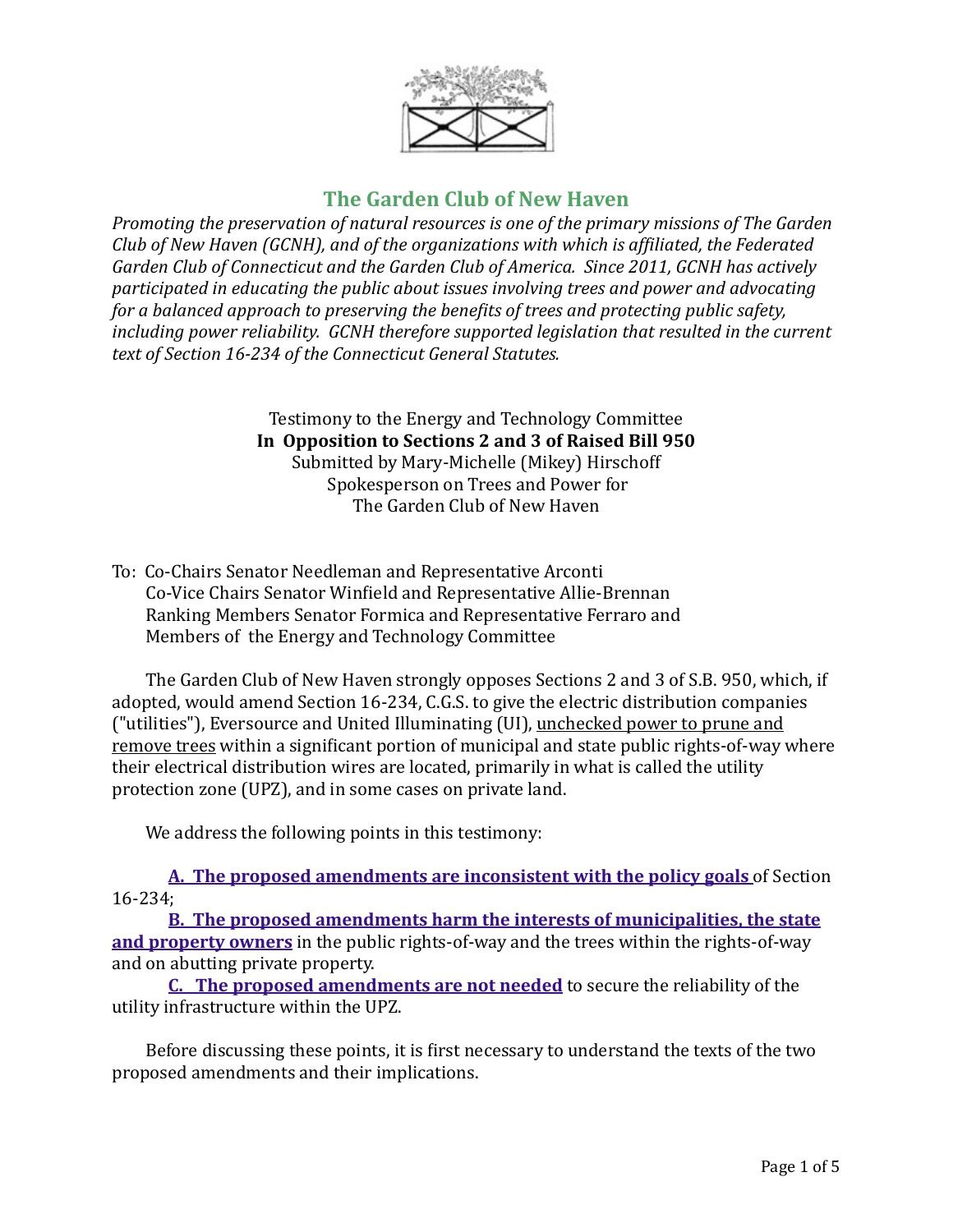# **The Proposed Amendments and their Implications:**

Section 2 of S.B. 950 adds a definition:" $(a)(8)$  "Three phase main" means the segment of a circuit which originates directly from a substation and is protected by a circuit breaker or a recloser-type device."

<span id="page-1-3"></span>Neither Eversource nor UI use the word "main" in their line management plans and vegetation management plan metric reports submitted to PURA for the  $2020$  year.<sup>[1](#page-1-1)</sup> Eversource uses the terms backbone and lateral to describe its electric distribution wires, and backbone is a commonly used alternative term for "main" in the industry. UI describes its wires as primary and secondary. For Eversource, all backbone distribution wires are three phase and some laterals are also three phase. It is unclear whether only primary wires are three phase in UI's distribution system.

Metrics provided by Eversource for 2020 show that of the 24% of its system miles where vegetation management was conducted,  $27%$  were backbone miles (1146 backbone out of a total 4157 miles). (Eversource Line Maintenance Plan, January 2, 2021, PURA Docket #20-12-44, Appendix 3, Section 1) UI's metrics showed completed vegetation management miles for 2020, categorized as single phase and three phase, with three phase miles constituting over 50% of the completed miles (215.5 out of a total 425 miles). (Table 1, UI Exhibit I Vegetation Management Plan Metrics, PURA Docket #20-12-44) An uncertain number of the three phase miles could have been secondary wires rather than primary.

## <span id="page-1-4"></span>Section 3 of S.B. 950 provides:

" $(2)$  No utility shall be required to obtain a permit pursuant to subsection  $(f)$  of section 23-65 or obtain consent under subsection  $(c)$  of this section to prune or remove a tree, as necessary, if any part of a tree  $(A)$  is located in the utility protection zone for a three phase main, or (B) is part of a hazardous tree that could endanger any three phase main."

Thus, a significant portion of each companies distribution lines -- more than a quarter in the case of Eversource and up to a half in the case of UI, depending on whether only primary wires are three phase -- would be exempt from the permit and notice requirements of Section 16-234, C.G.S., and from its limitations on pruning and removal of trees on private property outside of the public right-of-way<sup>[2](#page-1-2)</sup>, if Sections 2 and 3 of S.B. 950 were adopted.

## <span id="page-1-0"></span>A. The proposed amendments are inconsistent with the policy goals of Section **16-234, C.G.S.**

Section 16-234, C.G.S. is designed to ensure the reliability of utility services through vegetation management by the utilities that also protects the trees and shrubs that are compatible or can be pruned to be compatible with the utility infrastructure. "Pruning" is defined in subsection (a)  $(5)$  as "selective removal of plant parts to meet specific utility infrastructure reliability goals and objectives, when performed according to current

<span id="page-1-1"></span>[<sup>1</sup>](#page-1-3) **[PURA Docket No. 20-12-44](http://www.dpuc.state.ct.us/dockcurr.nsf/(Web+Main+View/All+Dockets)?OpenView&StartKey=20-12-44)**

<span id="page-1-2"></span><sup>&</sup>lt;sup>[2](#page-1-4)</sup> The UPZ can extend outside of the public rights-of-way into private land.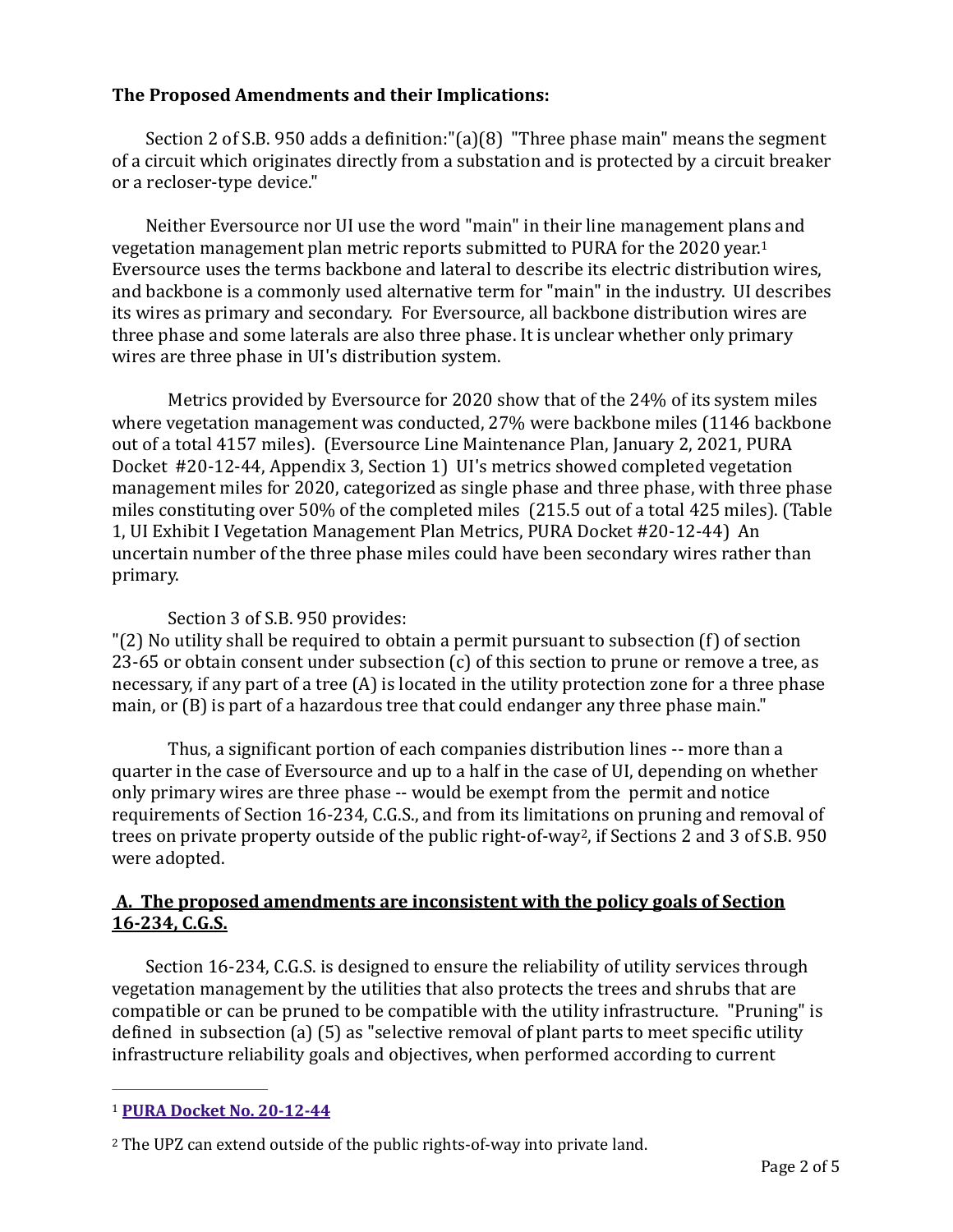professional tree care standards and in a manner that retains the structural integrity and health of the vegetation." Subsection (b) provides: "A utility may perform vegetation management within the utility protection zone, as necessary, to secure the reliability of utility services."

Both the section 23-65(f), C.G.S. requirement for a tree warden or Department of Transportation  $(DOT)$  permit and the Section 16-234  $(c)$  requirement of reasonable notice to property owners prior to commencement of pruning or removal within the UPZ (including opportunities to object and request modifications), are essential to ensuring that whatever pruning or removal is proposed by the utilities is necessary to achieving reliability and also protects the health and structural integrity of the trees. These requirements provide needed oversight of utility pruning and removal practices.

#### *The existing exemptions in Section 16-234, C.G.S. from notice and/or permit requirements, do* not conflict with the statutory goals, but the proposed amendments do.

Subsection  $(d)$  of 16-234, C.G.S. provides that in order to prune or remove a hazardous tree within the UPZ or within a public right-of-way, a utility is not required to give notice to property owners. The utility may proceed to remove or prune upon the written authorization of the tree warden or DOT.  $(A \, 3 \, day \, notice \, to \, a \, property \, owner \, is \, required \, if$ the tree is within the UPZ, but on private property outside the public right-of-way.)

This exemption respects the authority of the tree warden or DOT over the trees in the public right-of-way and ensures that the tree warden or the DOT representative agree that the tree is in fact hazardous. It also gives some notification to private property owners whose trees are on private land within the UPZ. If a tree is hazardous, prompt action is required, and Section 23-59, C.G.S. has long provided that tree wardens need not provide public notification before removal or pruning of a tree that is an immediate public hazard and under their care and control within the public right-of-way.

Subsection  $(e)$  of 16-234, C.G.S. provides for exemption from both the notice and permit requirements "to prune or remove a tree, as necessary, if any part of a tree is in direct contact with an energized electrical conductor or has visible signs of burning." PURA recently issued a final decision in Docket No. 18-12-25, holding that the exemption could only be used by the utilities to do the minimum pruning required to eliminate the contact or burning, recognizing that removal might sometimes be the minimum required. UI had claimed a broad interpretation of this "direct contact exemption" to prune circuits in selected municipalities to UI's full line maintenance clearance standards without obtaining a permit or notifying property owners in accordance with the statute. As correctly interpreted by PURA, this limited exemption serves the current statute's goals of reliability and protection of the health and structural integrity of trees.

In contrast, the exemption proposed in Section 3 of S.B. 950 effectively removes all oversight of utility pruning and removal practices within a substantial portion of a town's public rights-of-way and along the state highways. Even though the language includes the words "as necessary," only the utility is left to decide what that means, and there is no reference to either of the statutory goals or to any purpose beyond doing what they want to do for whatever reason. Anywhere that "three phase main" distribution wires are located, all oversight by tree wardens, the DOT and property owners would be eliminated, and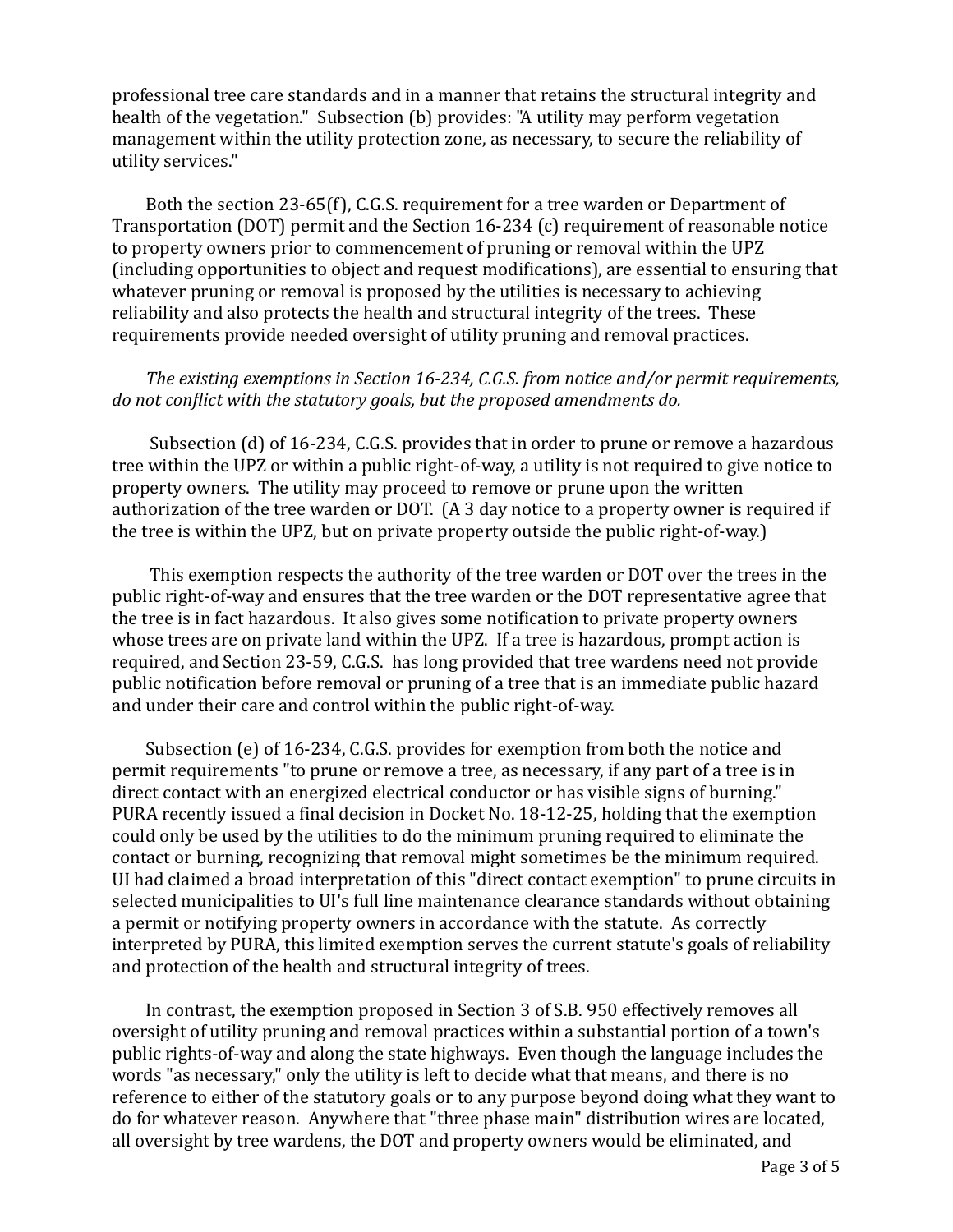PURA would have no standard by which to regulate the utilities' vegetation management practices.

# <span id="page-3-0"></span>**B.** The proposed amendments harm the interests of municipalities, the state and **property owners in the public rights-of-way and the trees within the rights-of-way** and on abutting private property.

The utilities do not have an ownership interest, not even an easement, in the municipal public rights-of-way, and also no ownership interest in the DOT rights-of way for state highways. Municipalities and DOT do have ownership interests. Eliminating municipal and state authority to oversee utility pruning and removal of trees within a substantial portion of their public rights-of way is an impairment of these ownership interests.

The tree canopy that borders state highways and municipal streets and roads, as well as trees on adjacent private land, provide numerous benefits, many of which are recognized as critical to mitigation of climate change and to adaptation to and resilience in coping with the effects of climate change. A goal of "No-Net-Loss" of forests, including the "urban forests" in urban, suburban and rural areas has been adopted in a number of states and is being seriously considered for Connecticut, as an outgrowth of the work of the Governor's Council on Climate Change. The benefits include:

> carbon capture to mitigate climate change reduction in heat island effects that occur without shade reduction in energy costs reduction in air pollution reduction in storm water runoff reduction in flooding reduction in erosion noise abatement improved mental and physical health higher property values higher retail business income habitat for birds and animals protection of street pavement traffic calming (reduction in traffic speed) safer communities attractive community character

The absence of oversight of utility pruning and removal that would result from adoption of Sections 2 and 3 of S.B. 950 would significantly increase the risk of unnecessary removals of trees and aggressive pruning by utilities. This would impair the health and structural integrity of the trees and eventually create more hazardous trees. The lost benefits from such destruction in a significant portion of the tree canopy would impose costs on the state, municipalities, residents and businesses with no compensation from the utilities and no consequences for them. In fact, they do not now have an obligation to do stump removal to allow for replanting of trees, nor do they have an obligation to plant a tree after removing or damaging a healthy and structurally sound tree.